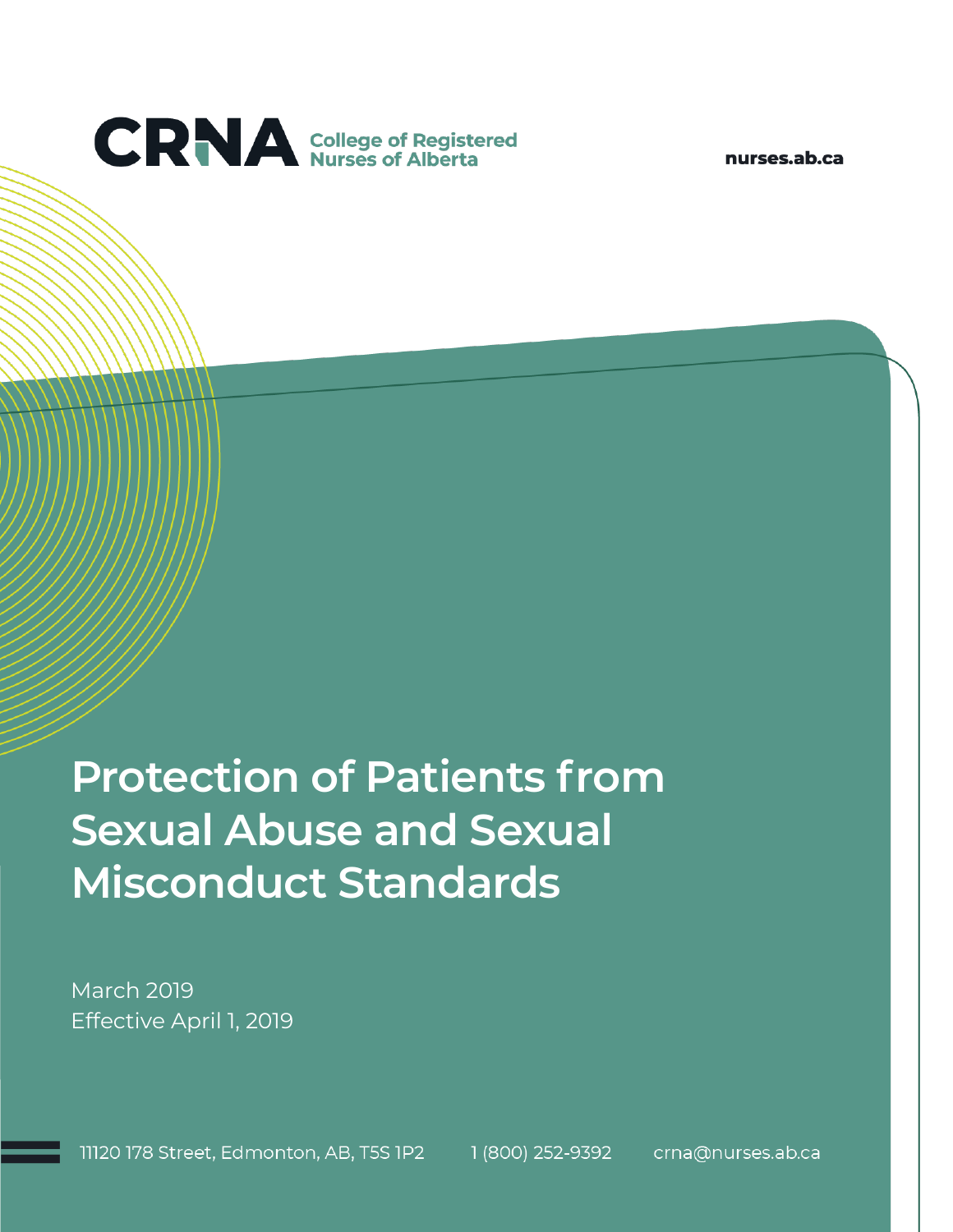

Approved by the College and Association of Registered Nurses of Alberta (CARNA) Council, March 2019, effective April 1, 2019.

CARNA is operating as the College of Registered Nurses of Alberta (CRNA).

Use of this document is permitted for the purposes of education, research, private study or reference.

Ensure you are using the current version of this document by visiting our website.

College of Registered Nurses of Alberta 11120 – 178 Street Edmonton, AB T5S 1P2

Phone: 780.451.0043 (in Edmonton) or 1.800.252.9392 (Canada-wide) Fax: 780.452.3276 Email: *[practice@nurses.ab.ca](mailto:practice@nurses.ab.ca)* Website: *[nurses.ab.ca](http://www.nurses.ab.ca/)*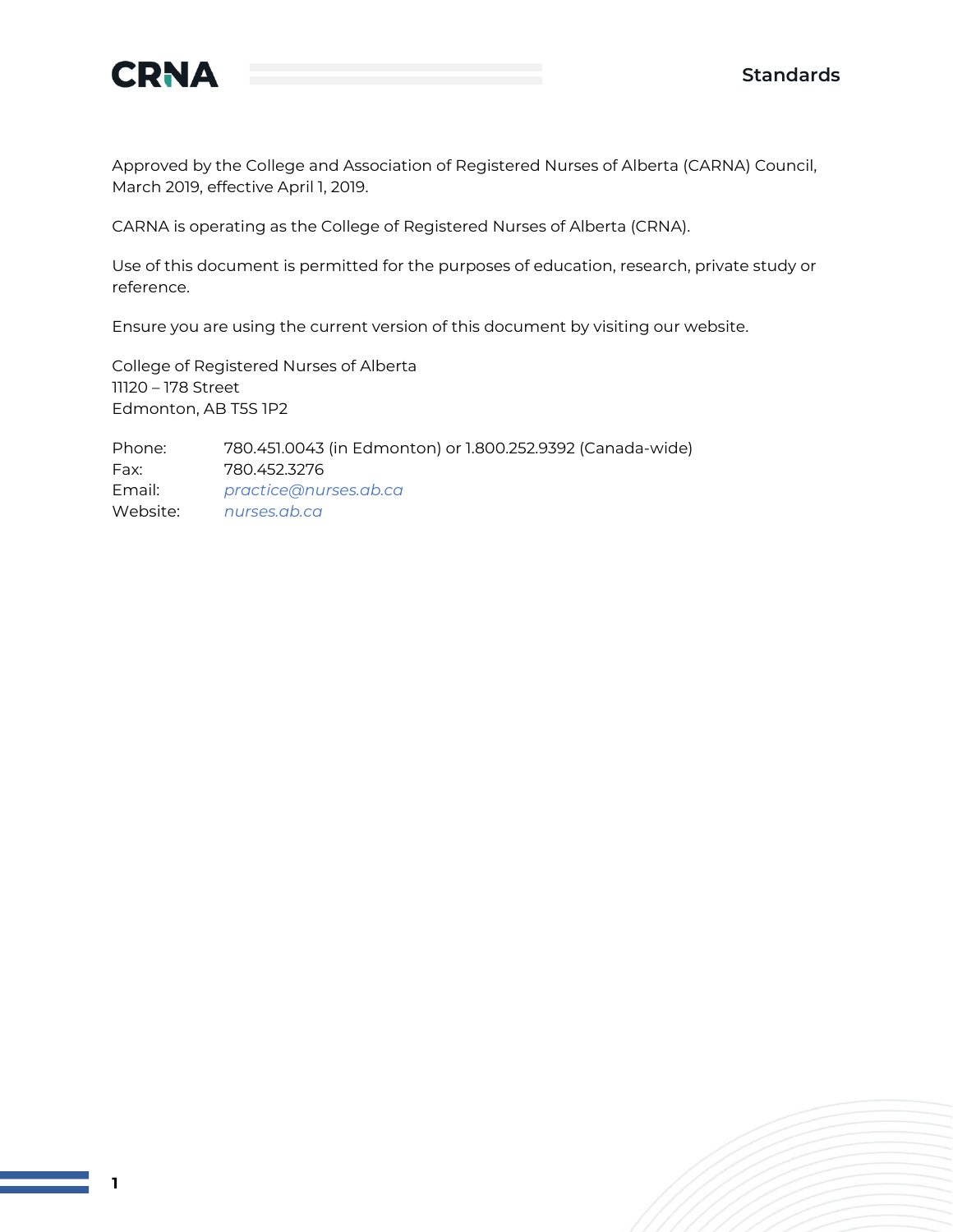

#### **Table of Contents**

| A SEXUAL RELATIONSHIP AFTER TERMINATION OF THE NURSE-PATIENT RELATIONSHIP5<br>WHEN A SEXUAL RELATIONSHIP WITH A FORMER PATIENT IS NEVER CONSIDERED |  |
|----------------------------------------------------------------------------------------------------------------------------------------------------|--|
|                                                                                                                                                    |  |
|                                                                                                                                                    |  |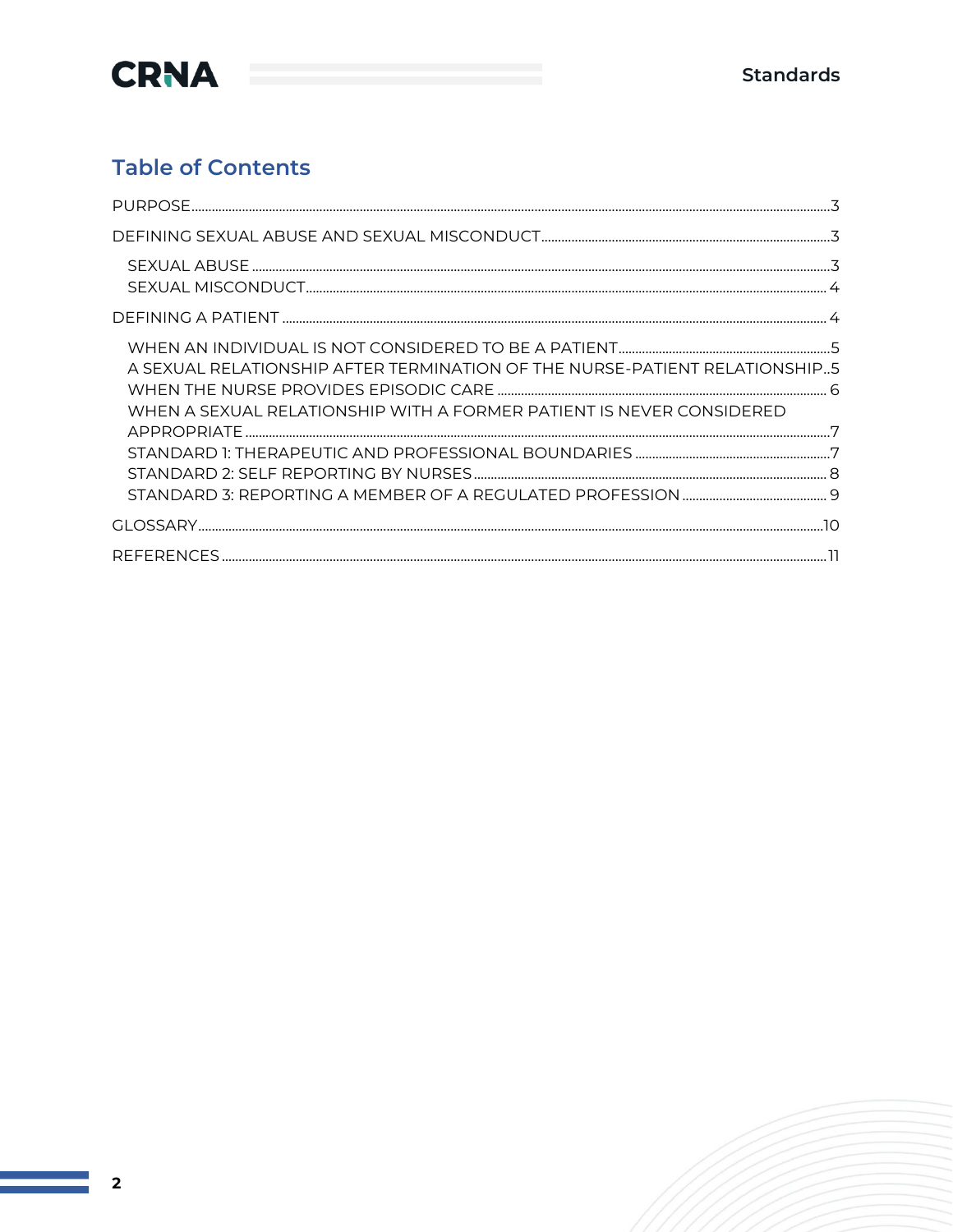

These standards outline the expectations for the **NURSE<sup>1</sup>** in the therapeutic and professional relationship with the patient, and help ensure patient safety and trust by maintaining appropriate relationships. These standards are grounded in Canadian Nurses Association's (CNA*) Code of Ethics for Registered Nurses* (2017), and the directions, concepts, and principles are aligned with the following College and Association of Registered Nurses of Alberta (CARNA) documents:

- *Practice Standards for Regulated Members* (2013)
- *Professional Boundaries for Registered Nurses: Guidelines for the Nurse-Client Relationship (*2011)

## **Purpose**

The purpose of these standards is to outline expectations for the nurse and their relationship with a patient in order to strengthen the protection of patients from sexual abuse and sexual misconduct by nurses. The *Health Professions Act* (HPA) does not make a distinction between workplace or 'after hours' settings when referring to a **NURSE- PATIENT RELATIONSHIP**. The obligation of maintaining professional boundaries lies with the nurse, not the patient.

## **Defining Sexual Abuse and Sexual Misconduct**

### **Sexual Abuse**

Sexual Abuse is defined as the "threatened, attempted or actual conduct of the nurse towards a patient that is of a sexual nature" (HPA, 2000). 'Sexual nature' does not include any conduct, behavior or remarks that are appropriate to the service of the public. Sexual Abuse includes any of the following conduct:

- sexual intercourse between the nurse and a patient of that nurse;
- genital to genital, genital to anal, oral to genital, or oral to anal contact between the nurse and a patient of that nurse;
- masturbation of the nurse by, or in the presence of, a patient of that nurse;
- masturbation of the nurse's patient by that nurse;
- encouraging the nurse's patient to masturbate in the presence of that nurse;
- touching of a sexual nature of a patient's genitals, anus, breasts, or buttocks by the nurse.

(HPA, 2000)

<sup>1</sup> Words or phrases in **BOLD CAPITALS** upon first mention are defined in the glossary.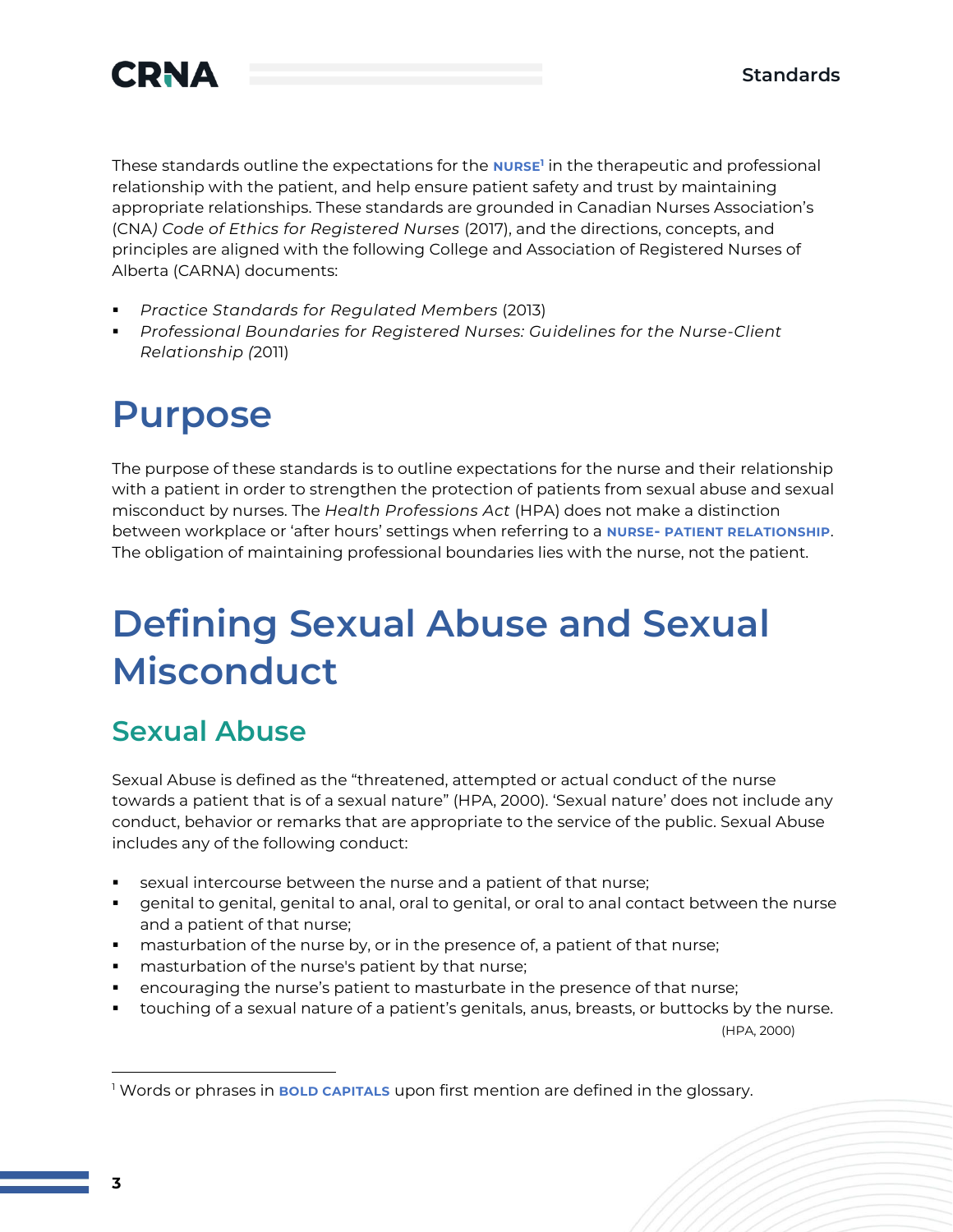

A finding of Sexual Abuse by the Hearing Tribunal against the nurse mandates cancellation of their practice permit.

#### **Sexual Misconduct**

#### Sexual Misconduct means

*"any incident or repeated incidents of objectionable or unwelcome conduct, behavior or remarks of a sexual nature by a regulated member towards a patient that the regulated member knows or ought reasonably to know will or would cause offence or humiliation to the patient or adversely affect the patient's health and well-being but does not include Sexual Abuse"* 

(HPA, 2000).

A finding of Sexual Misconduct by the Hearing Tribunal against the nurse mandates a minimum of a suspension of their practice permit, with the possibility of cancellation of their practice permit.

## **Defining a Patient**

In these standards, 'patient' refers to the individual to whom the nurse provides a health service (HPA, 2000). Factors, which may contribute to the determination of whether an individual is considered the nurse's patient, include:

- the nurse has provided a health service for the patient;
- the nurse has contributed to a health record or file for the patient; or
- the patient has consented to a health service provided by the nurse.

In a nurse-patient relationship, the nurse has power over the patient due to the professional position of the nurse and their access to, and awareness of, private information of the patient. The nurse must always consider the risk of any power imbalance before entering into a sexual relationship with a former patient. This power imbalance can vary on a continuum, based on several factors, including:

- **•** the duration of the nurse-patient relationship;
- the sensitivity of private information the nurse has access to; and
- the vulnerability of the patient.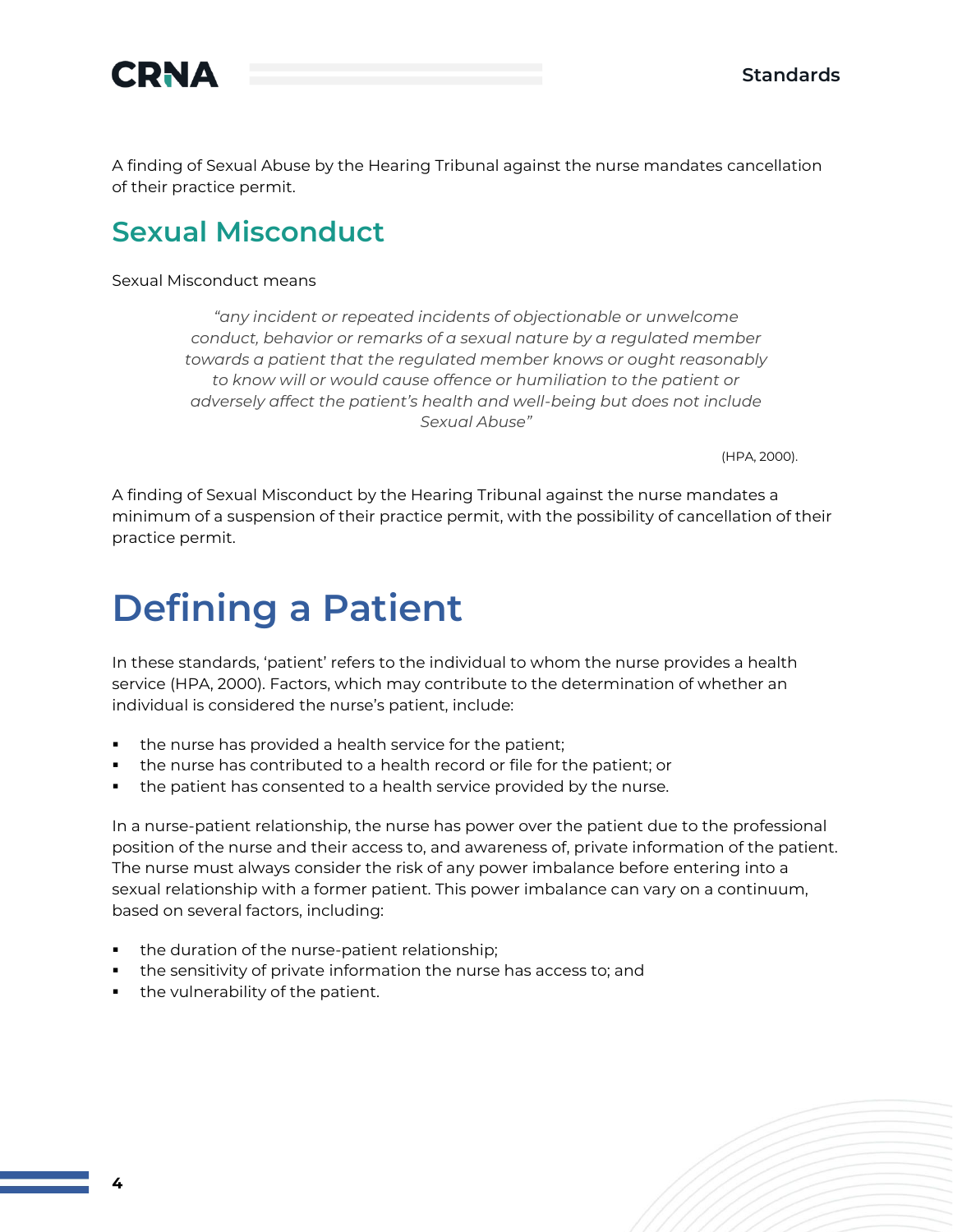### **When an individual is not considered to be a patient**

An individual receiving health services from the nurse is not considered to be a 'patient' as defined in the HPA with respect to Sexual Abuse or Sexual Misconduct if the nurse is their spouse, adult interdependent partner, or if they are in an ongoing, pre-existing sexual relationship with the nurse.

The nurse shall not provide health services to a spouse, adult interdependent partner, or individual with whom they are in an ongoing, pre-existing sexual relationship unless all of the following factors are met:

- the health service provided by the nurse to the individual is due to an emergency or is minor in nature; and
- the nurse has taken reasonable steps to transfer the individual's care or there is no reasonable opportunity to transfer care.

The nurse who provides health-care services to a spouse, adult interdependent partner, or individual with whom they have an ongoing, pre-existing sexual relationship outside of these factors may be found by a Hearing Tribunal to have engaged in unprofessional conduct. After making a finding of unprofessional conduct, a Hearing Tribunal can impose a range of sanctions, including suspension or cancellation of registration and practice permit.

### **A sexual relationship after termination of the nurse-patient relationship**

The HPA prohibits sexual relationships between the nurse and a patient. Therefore, the nurse must ensure the nurse-patient therapeutic and professional relationship is terminated before engaging in a sexual relationship with a former patient and must comply with the timeframes addressed below.

For the purposes of the Sexual Abuse provisions in the HPA, an individual may still be considered a 'patient' after the termination of the therapeutic and professional relationship. An individual is considered to be a 'patient' for the purposes of the Sexual Abuse provisions for a one-year period after the date of the last clinical encounter where a health service was provided by the nurse. As a result, the nurse must not engage in the type of sexual acts described in the definition of Sexual Abuse with such an individual for a minimum of one year after the last clinical encounter.

Sexual conduct may still be considered inappropriate after the one-year period has elapsed depending on all the circumstances. In determining whether a sexual relationship between the nurse and a former patient after the one-year period is inappropriate, the factors to be considered include: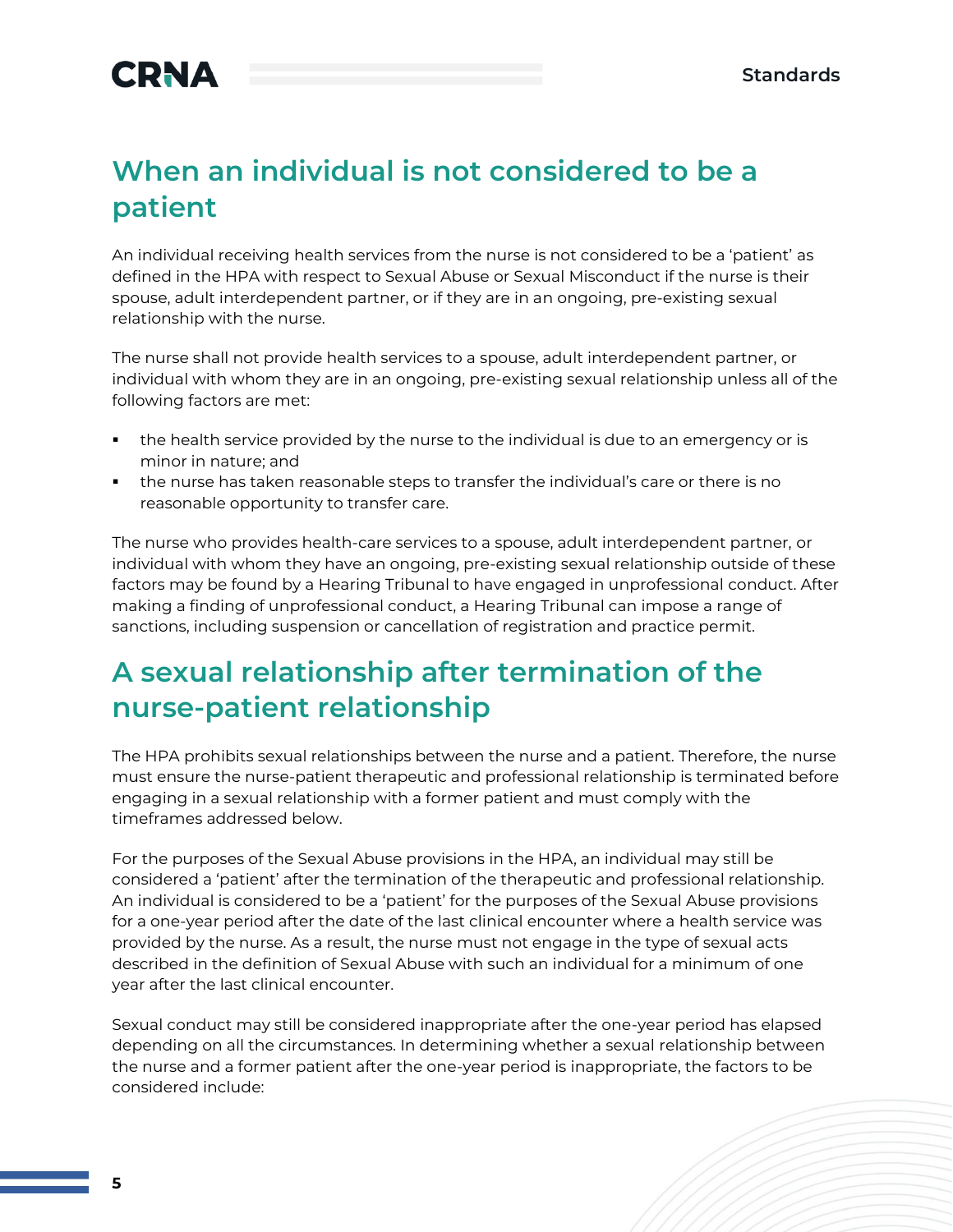



- **1.** whether there is a risk of a continuing power imbalance;
- **2.** the length of time that has passed since the last clinical encounter;
- **3.** whether the nurse-patient therapeutic and professional relationship existed for a lengthy period of time;
- **4.** the nature of the care provided:
	- **a.** whether a former patient who was provided care is likely to require the nurse's care again in the future, and
	- **b.** the type, intensity, and duration of the nursing care; and
- **5.** the **VULNERABILITY** of the patient during the course of the therapeutic relationship:
	- **a.** how mature and vulnerable the former patient is, and
	- **b.** whether the former patient has impaired decision-making.

Beyond the one-year period, sexual conduct with a former patient that is considered inappropriate given all the circumstances, is not considered to be Sexual Abuse.

However, such conduct may be considered to be unprofessional conduct by a Hearing Tribunal. After making a finding of unprofessional conduct, a Hearing Tribunal can impose a range of sanctions, including suspension or cancellation of registration and practice permit.

#### **When the nurse provides episodic care**

The nurse may provide **EPISODIC CARE** to a patient when there is no expectation of continuing care, and there is no expectation of the continuation of the therapeutic and professional relationship. The nurse providing episodic care to a patient must:

- collect and document any relevant history;
- assess and provide nursing interventions as appropriate;
- **•** inform the patient that the nurse will not provide continuing care beyond addressing the patient's defined health-care need;
- **•** document this clinical encounter on the patient's health record so the primary provider can access the documentation.

For the purposes of the Sexual Abuse and Sexual Misconduct provisions, a nurse- patient relationship is formed during the provision of episodic care. Therefore, the nurse who engages in the type of activity described in the definition of Sexual Abuse or Sexual Misconduct while providing episodic care will be considered to have committed Sexual Abuse or Sexual Misconduct.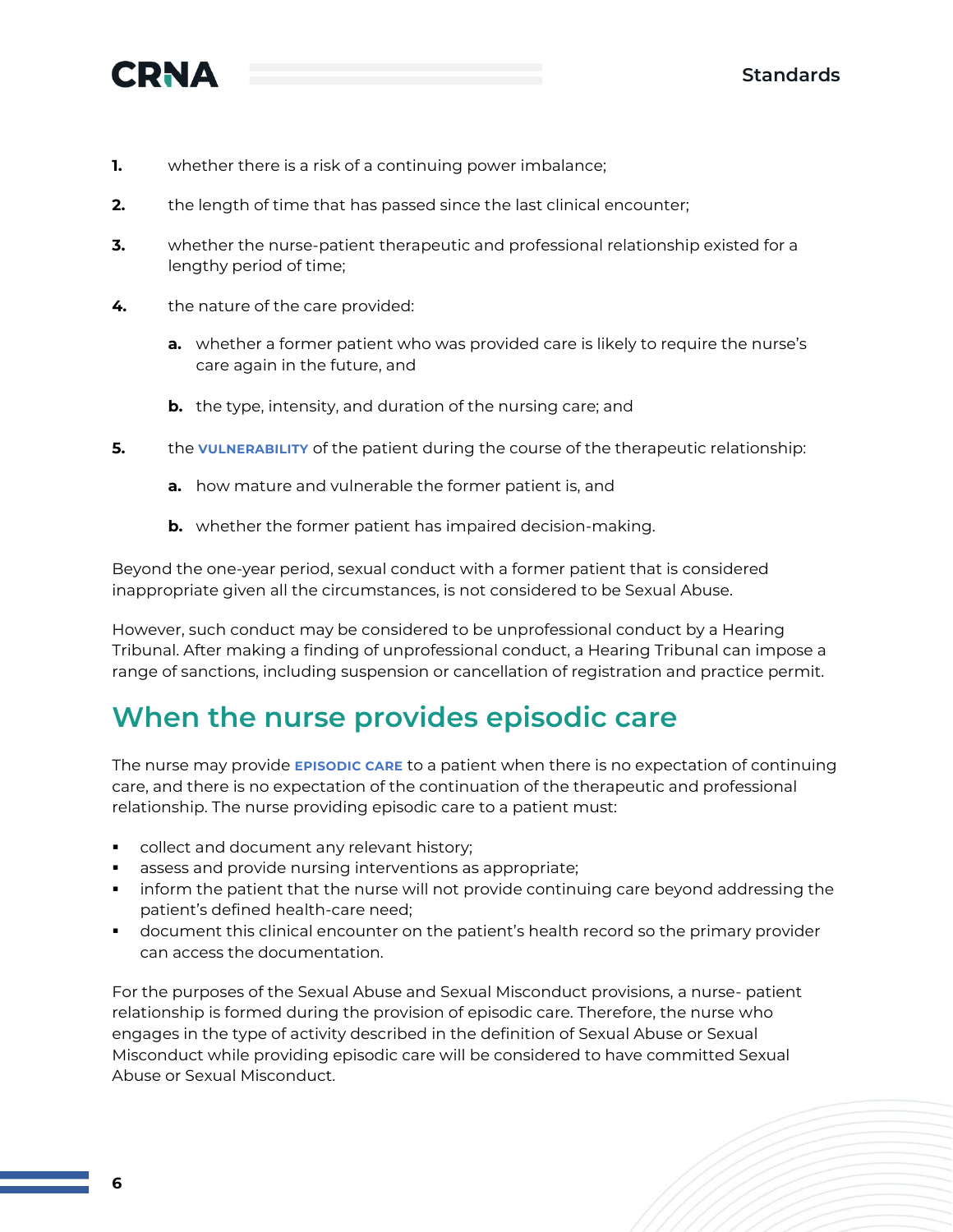

The individual is not considered to be a patient after the completion of the episodic care. However, sexual conduct at any time after the conclusion of episodic care may still be considered inappropriate if there is a risk of an ongoing power imbalance. The factors outlined in the section 'A sexual relationship after termination of the nurse-patient relationship' must be considered.

Sexual conduct within the one-year time period or after the one-year time period with a former patient who has received episodic care that is considered inappropriate given all the circumstances is not considered to be Sexual Abuse. However, such conduct may be considered by a Hearing Tribunal to be unprofessional conduct under the HPA. After making a finding of unprofessional conduct, a Hearing Tribunal can impose a range of sanctions, including suspensions and cancellation of registration and practice permit.

### **When a sexual relationship with a former patient is NEVER considered appropriate**

There are circumstances when it is NEVER considered appropriate for the nurse to engage in a sexual relationship with a former patient. The nurse must NOT engage in a sexual relationship if the nurse provided the patient with **PSYCHOTHERAPEUTIC** treatment.

In these circumstances, a sexual relationship between the nurse and a former patient would constitute Sexual Abuse as defined in the HPA, and a Hearing Tribunal will impose cancellation of registration and practice permit.

### **Standard 1: Therapeutic and Professional Boundaries**

The nurse must maintain therapeutic and professional boundaries in all interactions with the patient in the provision of professional services.

Professional boundaries keep the nurse-patient relationship safe and respected. A patient trusts the nurse to set and maintain limits that respect the patient as a person in need of care and the nurse as a person providing the care (CARNA, 2011). Establishing boundaries addresses the power differential and sets limits to the nurse-patient relationship (CARNA, 2011). Violations of these boundaries that betray the therapeutic relationship is a breach of trust.

A boundary violation occurs when the nurse abuses their authority over the patient, causing confusion and may result in distress for the client. Sexual relations between the nurse and a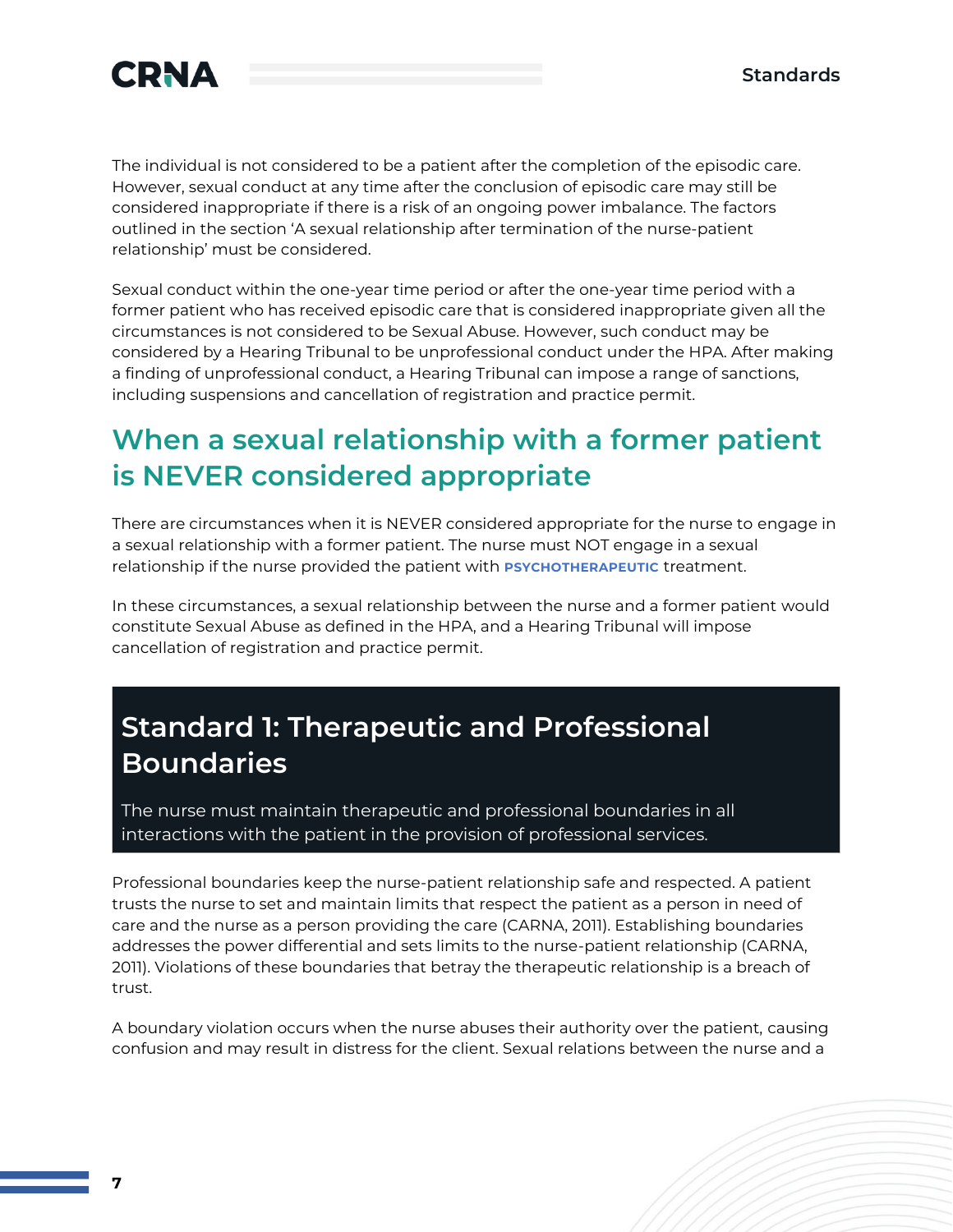

patient are unethical and abusive, and are considered a serious breach of trust (College of Physicians and Surgeons of Ontario, 2018).

#### **Criteria**

The nurse must:

- **1.1** take responsibility for maintaining therapeutic and professional boundaries;
- **1.2** not **SEXUALIZE** any interaction with a patient;
- **1.3** avoid requesting details of a patient's sexual or personal history unless the information is pertinent to the patient's care (College of Physicians and Surgeons of Alberta [CPSA], 2018);
- **1.4** inform a patient if they are providing episodic care;
- **1.5** refrain from socializing or communicating with a patient for the purpose of pursuing a sexual relationship (CPSA, 2018);
- **1.6** refrain from entering into a sexual relationship with a patient or any person with whom a patient has a significant interdependent relationship (i.e. parent, guardian, child, or significant other) (CPSA, 2018);
- **1.7** must not engage in a sexual relationship at any future point with any patient where the nurse-patient relationship was psychotherapeutic;
- **1.8** seek impartial advice and refrain from any relationship with the individual if there is any doubt that the individual is still their patient; and
- **1.9** acknowledge that the nurse-patient relationship remains a professional relationship for a minimum of one year following the last clinical encounter.

#### **Standard 2: Self Reporting by Nurses**

Nurses are required to self-report to the registrar of all relevant regulatory bodies they are associated with, as soon as reasonably possible, any finding of unprofessional conduct against them.

Nurses may be registered in more than one regulatory college within Alberta, or across other jurisdictions. In these cases, the nurse is obligated to report any finding of unprofessional conduct against them to all regulatory colleges with which they are registered.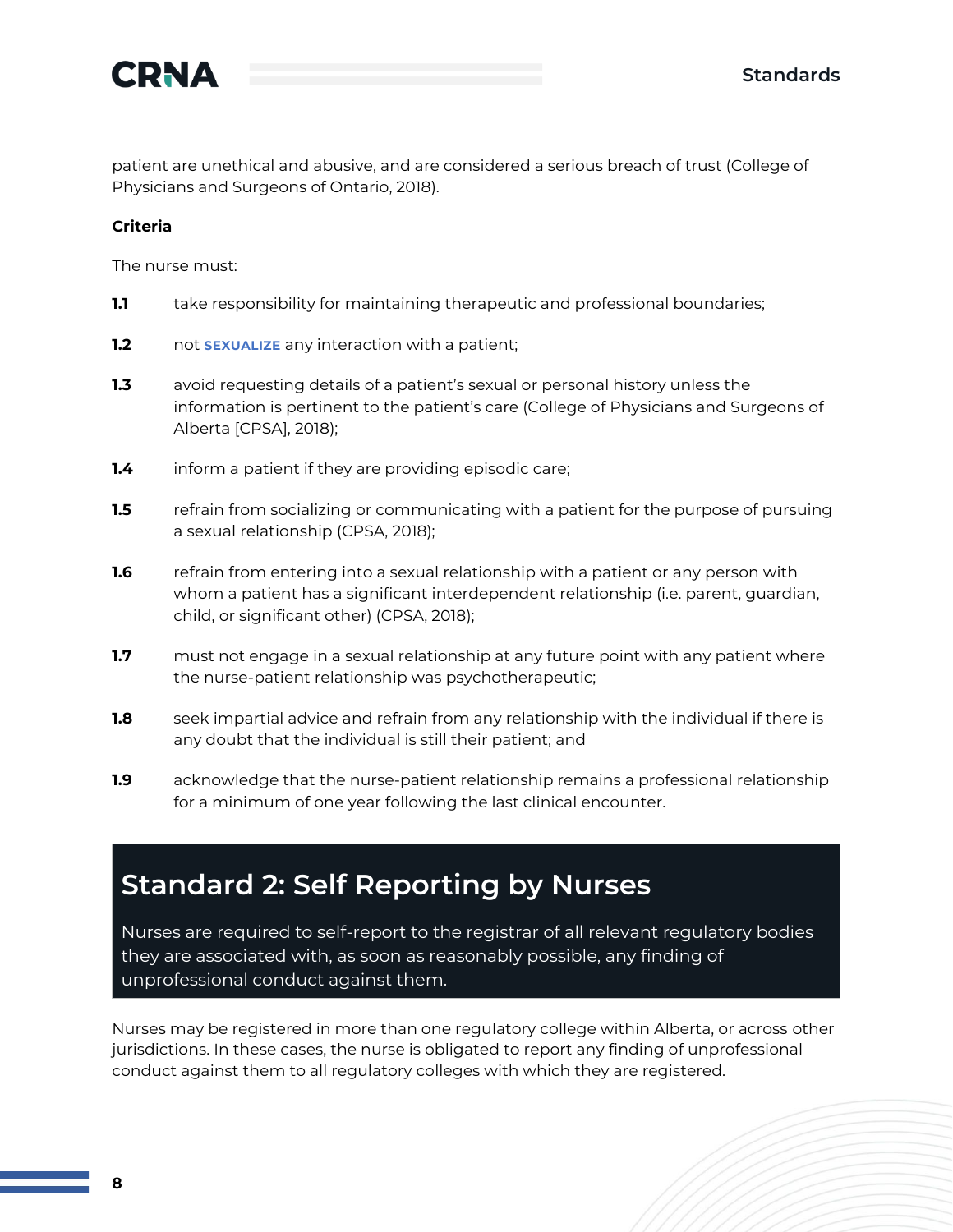

#### **Criteria**

The nurse must report, in writing to the registrar, as soon as reasonably possible:

- **2.1** a decision of finding of unprofessional conduct from another regulatory college in Alberta that nurse is registered with, and provide a copy of that decision to any other regulatory college they are registered with;
- **2.2** any finding of unprofessional conduct from regulatory colleges of similar professions in other jurisdictions making similar findings, and provide a copy of that decision, if any, to the registrar;
- **2.3** any finding of professional negligence made against the nurse to the registrar, as soon as reasonably possible, after the finding has been made; and
- **2.4** any charges and convictions under the Criminal Code (Canada, 1985) after April 1, 2019.

### **Standard 3: Reporting a Member of a Regulated Profession**

If a nurse has reasonable grounds to believe that the conduct of any regulated member of any regulated profession, constitutes Sexual Abuse or Sexual Misconduct, that nurse must report the conduct of that member to the complaints director of the appropriate regulatory college.

Every nurse has the responsibility to take reasonable steps to ensure the safety, security, and well-being of a patient (*Protection for Persons in Care Act*, 2015).

#### **Criteria**

The nurse must:

**3.1** while acting within their professional capacity, if they have **REASONABLE GROUNDS** to believe that a regulated member of any regulated profession have conducted themselves in a manner that constitutes Sexual Abuse or Sexual Misconduct, report this behavior to the complaints director of that regulatory college with which they are registered.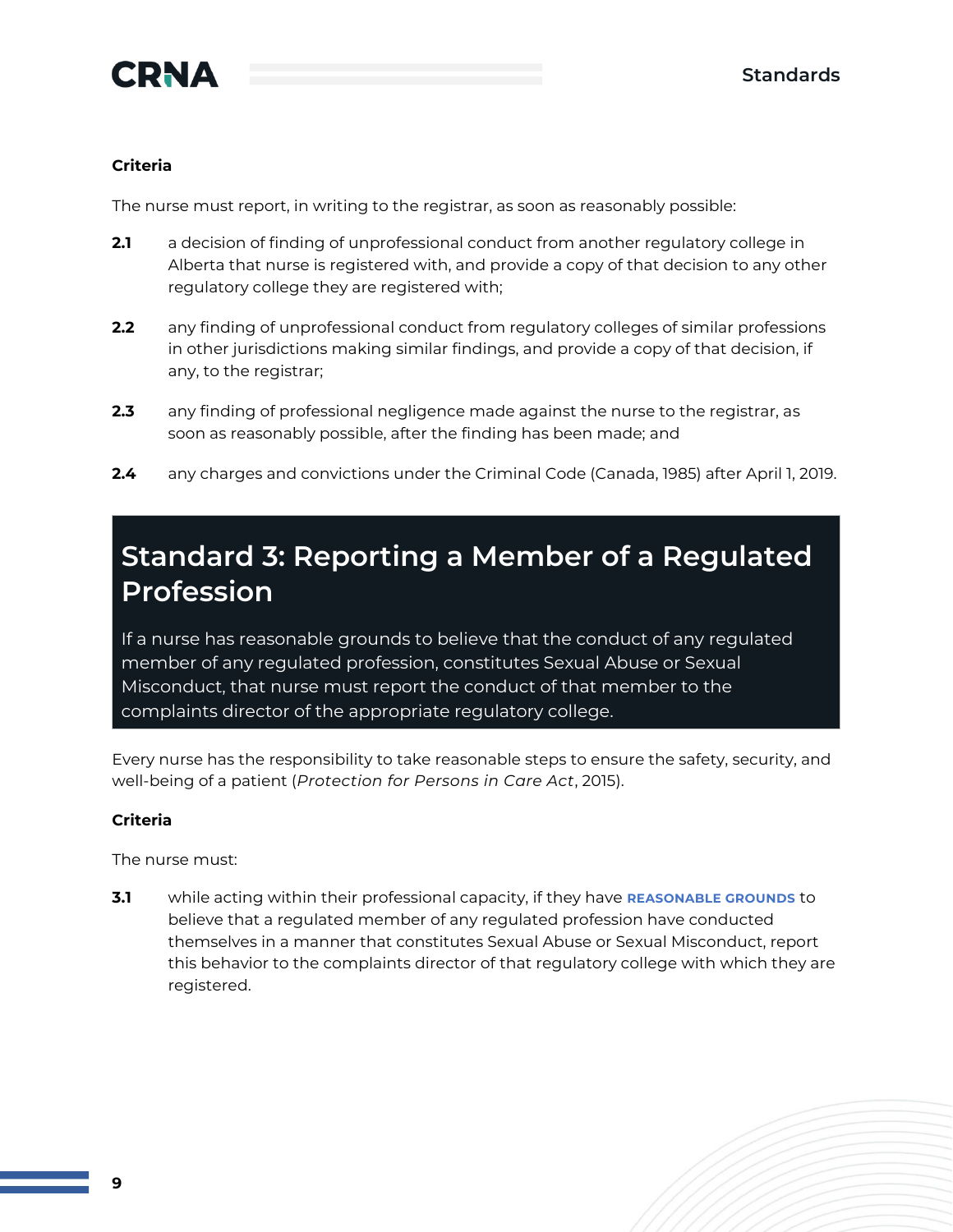## **CRNA**

## **Glossary**

**ADULT INTERDEPENDENT PARTNER AGREEMENT** – the relationship between two persons who are adult interdependent partners of each other; formerly referred to as 'common-law'. The three ways people can become adult interdependent partners are: cohabit for 3 years; cohabit and have a child together; or enter into an adult interdependent partner agreement (*Adult Interdependent Relationships Act*, 2014).

**EPISODIC CARE** – a single clinical encounter with the patient for a defined health-care need, where neither the nurse nor the patient have the expectation of continuing care and the therapeutic and professional relationship.

**HEALTH SERVICE** – a service provided to people to protect, promote or maintain their health; to prevent illness; to diagnose, treat or rehabilitate; or to take care of the health needs of the ill, disabled, injured or dying (*Health Professions Act*, 2018).

**NURSE** – refers to regulated member of CARNA, including registered nurses (RN), graduate nurses (GN), nurse practitioners (NP), graduate nurse practitioners (GNP), and certified graduate nurses (CGN), and those on the courtesy register.

**NURSE-PATIENT RELATIONSHIP** – a relationship established and maintained by the nurse through therapeutic interactions, which enable the nurse to provide safe, competent, and ethical care.

**POWER** – the power of the nurse comes from the professional position and the access to the private knowledge about the client (CARNA, 2011).

**PROFESSIONAL SERVICES** – a service that comes within the practice of a regulated professional (HPA, 2000).

**PSYCHOTHERAPEUTIC** – planned and structured psychological, psychosocial, and/or interpersonal interventions influencing a behavior, mood, and/or emotional reactions to different stimuli (College of Nurses of Ontario, 2006).

**REASONABLE GROUNDS** – enough credible evidence to lead an ordinary person to prudent judgment of the suspicions and belief that he/she holds.

**SEXUALIZE** – to make sexual: endow with a sexual character or cast (*Webster*, 2018).

**SPOUSE** – a person to whom one is married.

**VULNERABILITY** – susceptibility to health problems, harm or neglect that could either be caused or influenced by physical, psychological, or sociological factors; is situational based on individual's experiences (Healslip & Ryden, 2013).